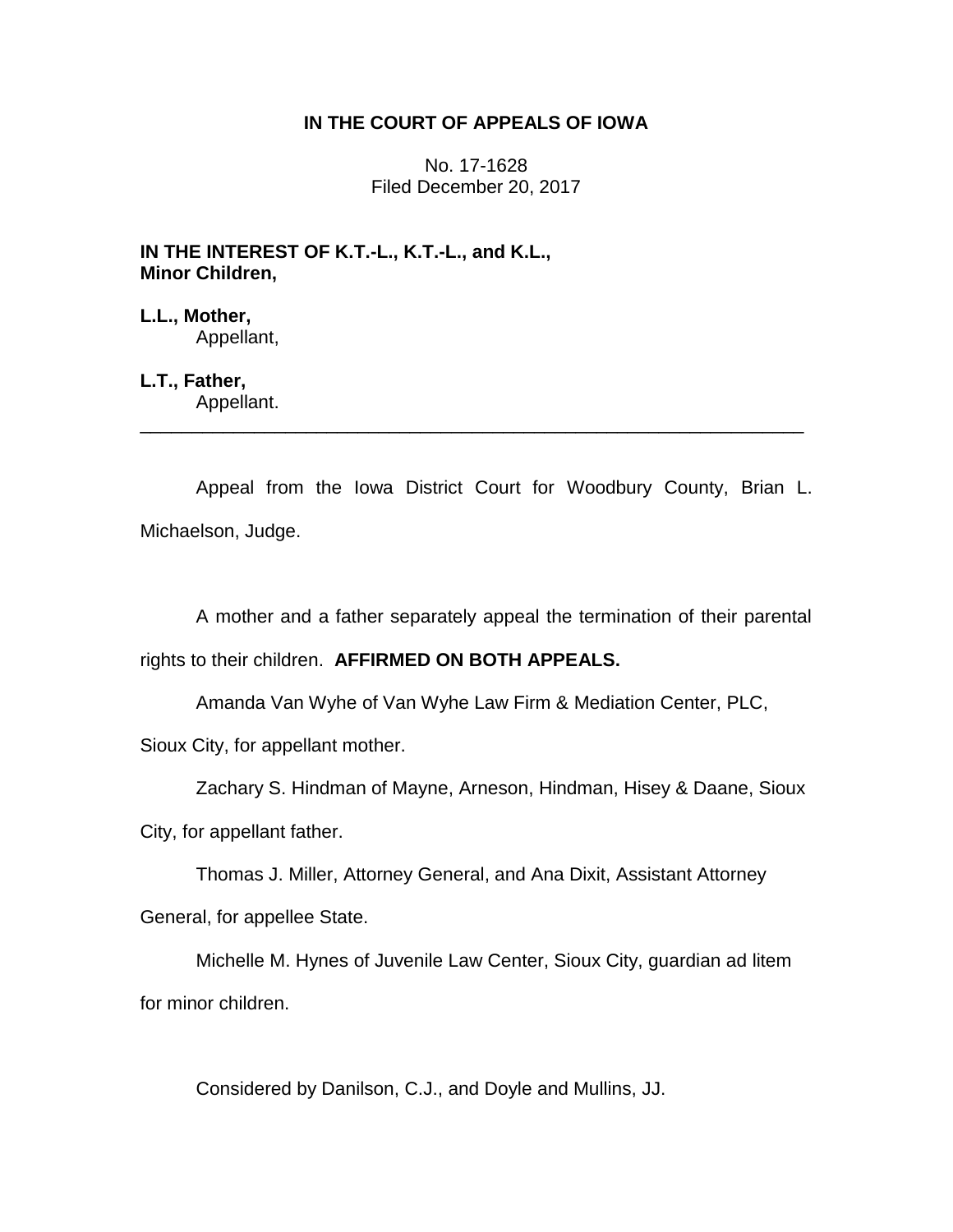## **DOYLE, Judge.**

This appeal concerns three children, two of whom are eligible for enrollment in the Yankton Sioux Tribe. The juvenile court terminated parental rights to the children pursuant to Iowa Code chapter 236 (2017) and the provisions of the Indian Child Welfare Act (ICWA), *see generally* Iowa Code ch. 232B. The mother of the three children and the father of the two youngest children have separately appealed the termination of their parental rights.

### **I. Background Facts and Proceedings.**

The family's involvement with the juvenile court began in 2012 when the oldest child was adjudicated a child in need of assistance (CINA) due to concerns about the mother's alcohol and substance abuse. The Iowa Department of Human Services offered the mother services to address those issues. In spite of those efforts, the mother continued abusing drugs and the middle child tested positive for methamphetamine at birth in 2014. In 2015, the juvenile court ordered both children be removed from the home and adjudicated the middle child to be a CINA. The youngest child was born in 2016. Shortly thereafter, the State petitioned to terminate parental rights to the two oldest children. About six weeks later, the parties agreed to suspend the termination proceedings and a trial placement began to transition the two oldest children back to the home. The petition for termination of parental rights was dismissed in November 2016. In January 2017, both the mother and the father tested positive for methamphetamine. The juvenile court ordered the removal of all three children and adjudicated the youngest child to be a CINA.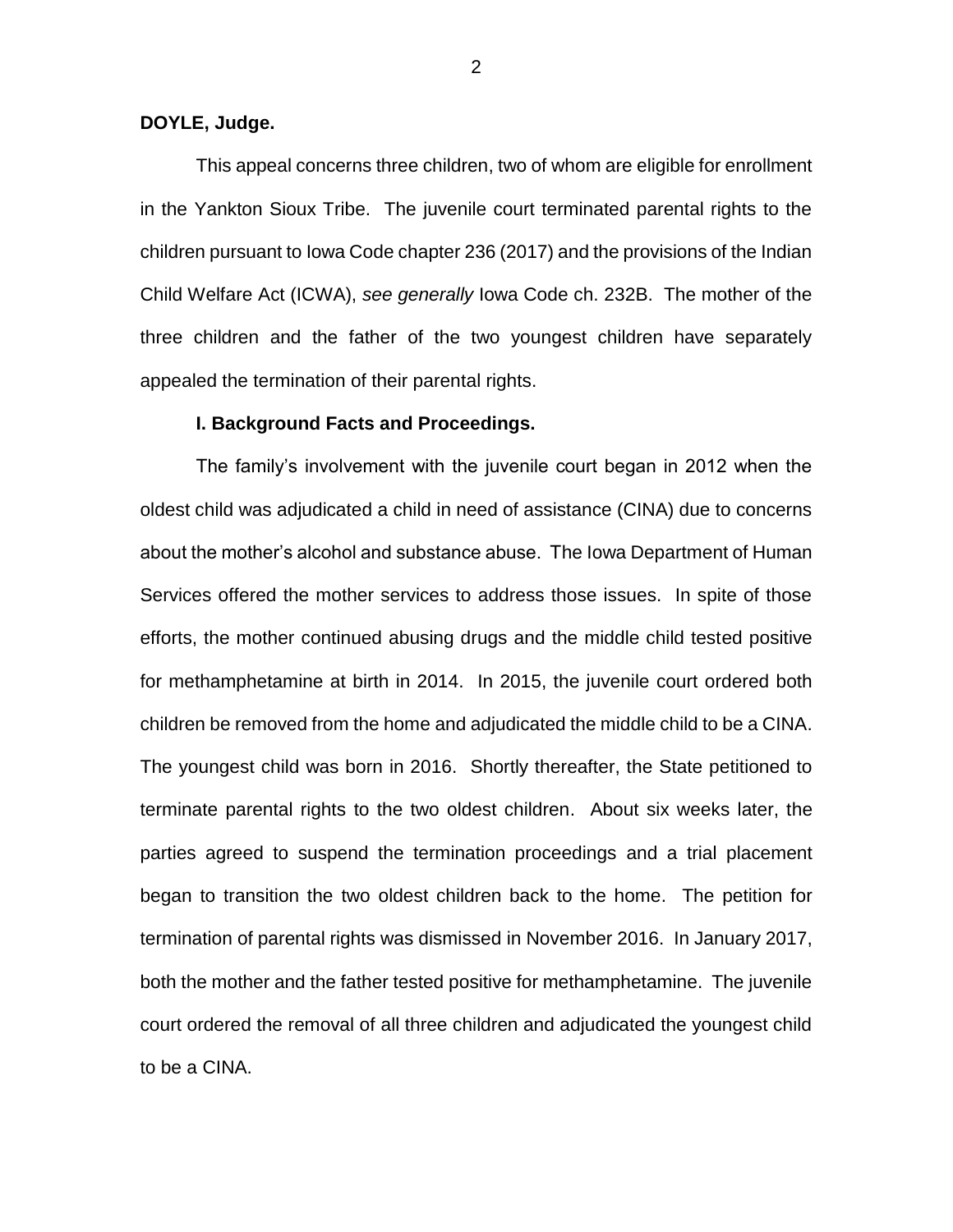In March 2017, the State again petitioned to terminate parental rights to the two oldest children. A petition to terminate parental rights to the youngest child followed in June 2017. During two days of hearing held in August and September 2017, the juvenile court heard testimony and received evidence concerning the petitions for termination of parental rights to all three children. The following month, the court entered an order terminating the mother's parental rights to her children pursuant to lowa Code section  $232.116(1)(d)$ ,  $(f)$ ,<sup>1</sup>  $(h)$ ,<sup>2</sup> and  $(h)$  and terminating the father's parental rights to the two younger children pursuant to section 232.116(1)(d), (h), and (*l*). Both the mother and the father appealed.

#### **II. Scope and Standard of Review.**

We review proceedings concerning the termination of parental rights de novo. *See In re D.W.*, 791 N.W.2d 703, 707 (Iowa 2010).

### **III. Discussion.**

## **A. Statutory grounds for termination.**

The mother of the three children argues the State failed to prove the grounds for termination under section 232.116. We will uphold termination under this section if clear and convincing evidence supports the grounds for termination under section 232.116. *See id.* Clear and convincing evidence exists if there are no "serious or substantial doubts as to the correctness [of] conclusions of law drawn from the evidence." *See id.* (citation omitted). We need only find grounds

 $\overline{a}$ 

 $1$  This paragraph applies only to the oldest child.

 $2$  This paragraph applies only to the two younger children.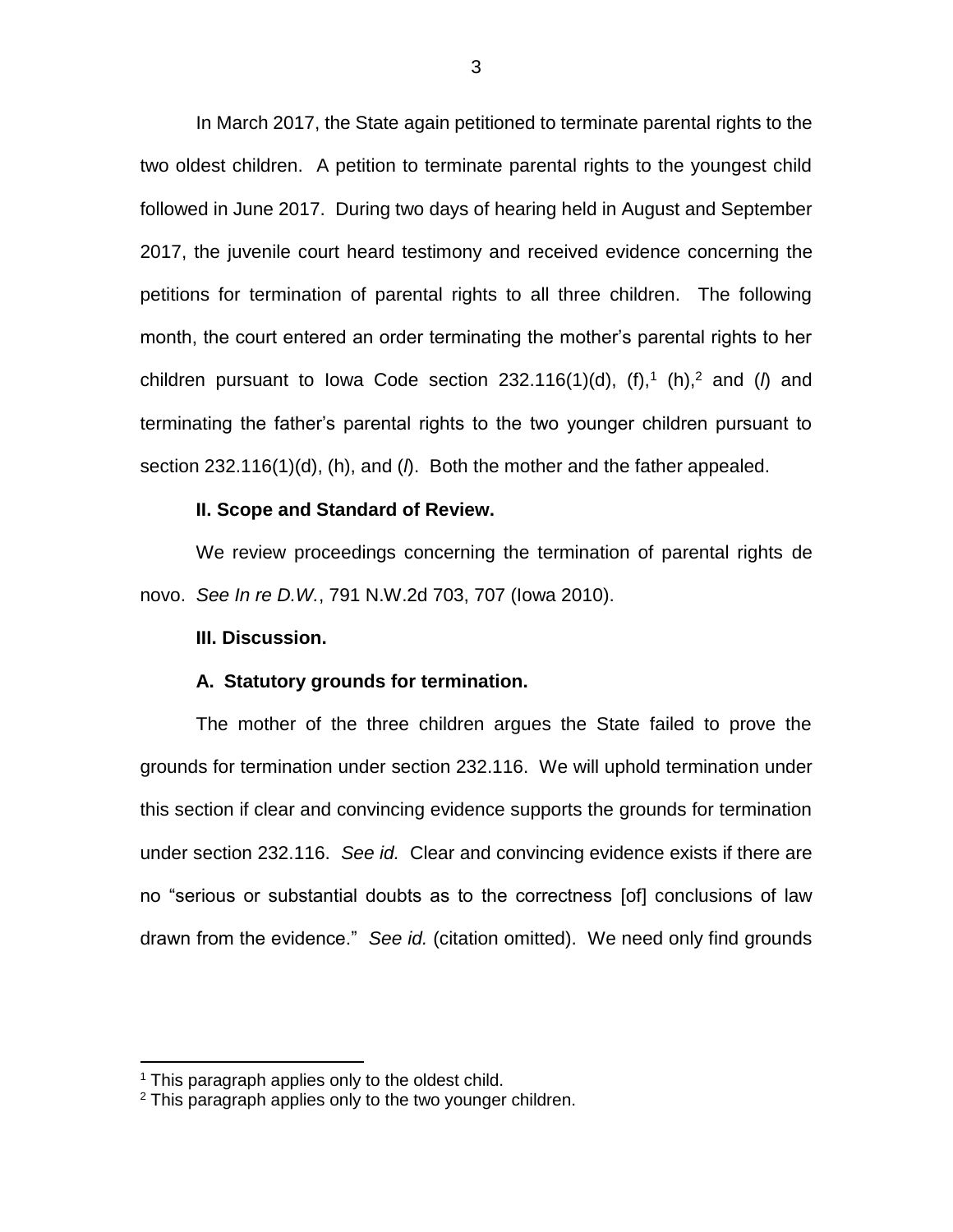to terminate parental rights under one of the paragraphs cited by the juvenile court to affirm. *See id.* 

With regard to the termination of her parental rights under section 232.116(1)(f) and (h),<sup>3</sup> the mother challenges the State's proof of the final element—that the children cannot be returned to her care at the present time. With regard to these paragraphs, the term "at the present time" means "at the time of the termination hearing." *D.W.*, 791 N.W.2d at 707.

Clear and convincing evidence shows the children could not be returned to the mother's care at the time of the termination hearing. The mother began receiving services to address her alcohol- and substance-abuse issues in 2012. By the time of the August 2017 termination hearing, she had yet to adequately address those issues. The mother continued a romantic relationship with the father, who also has unaddressed alcohol- and substance-abuse issues and who perpetrated domestic violence on the mother when intoxicated. The mother was unemployed, living with others, and unable to provide for her own needs. She was equally incapable of providing for the children's needs. Because the mother could not provide the children with a safe home at the time of the termination hearing, the children could not be returned to her care.

 $\overline{a}$ 

 $3$  These paragraphs are substantially similar but contain different time requirements based on the ages of the children. *Compare* Iowa Code § 232.116(1)(f) (applying to children four years of age or older who have been removed from the home for twelve of the last eighteen months or twelve consecutive months) *with* Iowa Code § 232.116(1)(h) (applying to children three years of age or younger who have been removed from the home for six of the last twelve months or six consecutive months). The mother does not dispute the sufficiency of the evidence establishing the first three elements of paragraphs (f) and (h). Therefore, we need only examine whether there is clear and convincing evidence the children could not be returned to the mother's care. *See Aluminum Co. of Am. v. Musal*, 622 N.W.2d 476, 479–80 (Iowa 2001) ("Issues not raised in the appellate briefs cannot be considered by the reviewing court.").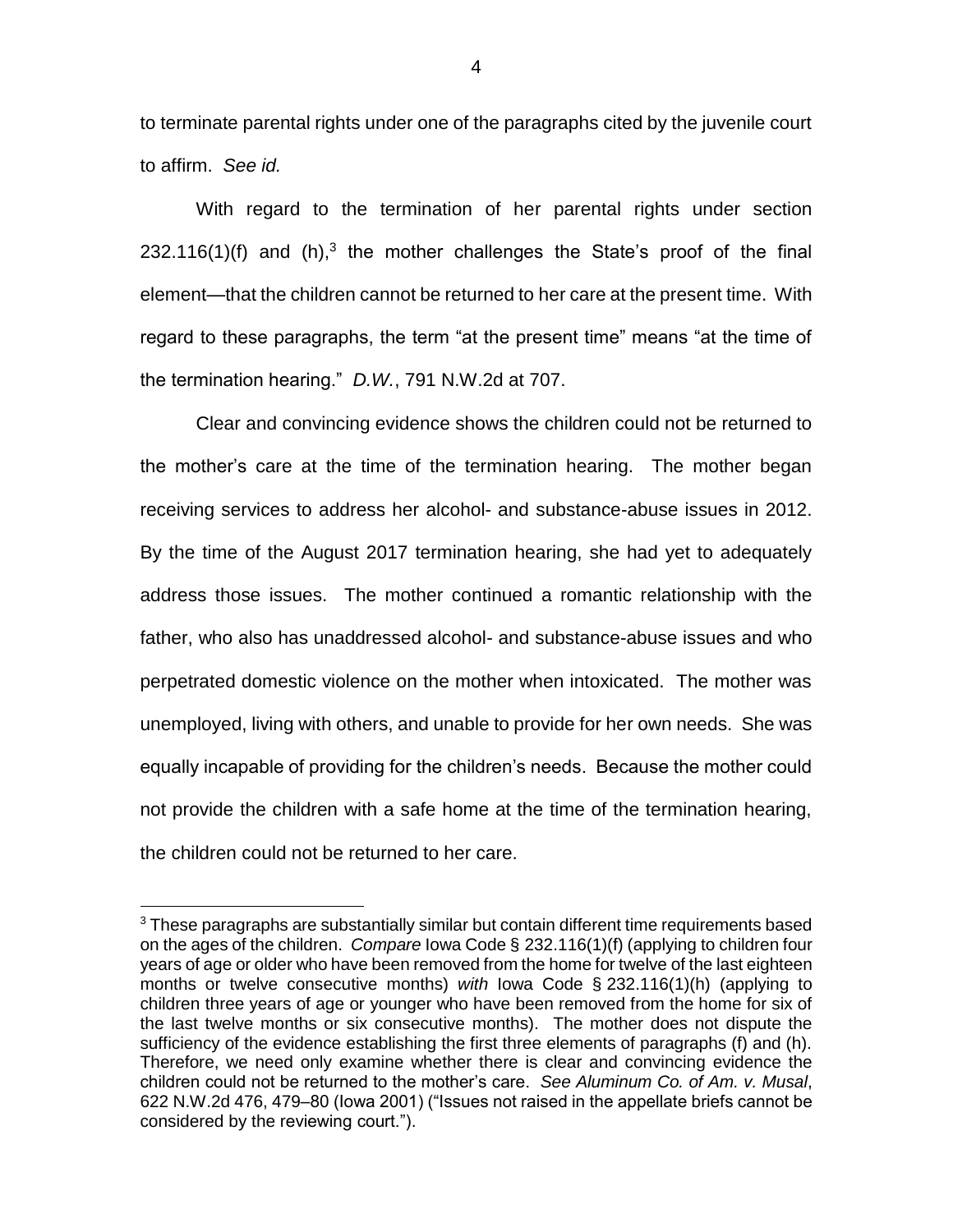#### **B. Statutory Exception to Termination.**

The mother also seeks to avoid termination of her parental rights based on one of the statutory exceptions. Specifically, she argues the provisions of section 232.116(3)(c) apply. That provision states that the court "need not terminate the relationship between the parent and the child if . . . [t]here is clear and convincing evidence that the termination would be detrimental to the child at the time due to the closeness of the parent-child relationship." Iowa Code § 232.116(3)(c). The exceptions provided in section 232.116(3) are permissive, not mandatory. *See also In re C.L.H.*, 500 N.W.2d 449, 454 (Iowa Ct. App. 1993), *overruled on other grounds by P.L*., 778 N.W.2d 33, 39-40 (Iowa 2010). "The court has discretion, based on the unique circumstances of each case and the best interests of the child, whether to apply the factors in this section to save the parent-child relationship." *In re D.S*., 806 N.W.2d 458, 475 (Iowa Ct. App. 2011).

The record shows that although the mother's involvement with the juvenile court continued over a five-year period, she is unable to provide appropriate care to the children. During the children's short trial placement in the mother's care, the middle child suffered a "significant" amount of hair loss due to a head lice infestation that afflicted all three children. The youngest child had "severe diaper rash" and an ear infection at the time of removal. The youngest child suffered constipation due to the mother's use of cow's milk instead of formula, and the mother lied to case workers about obtaining approval to feed the child cow's milk. At the time of termination, the mother had not made progress in addressing the issues that led to the children's removal and her contact with the children consisted of one weekly visitation, which she failed to attend consistently. In contrast, the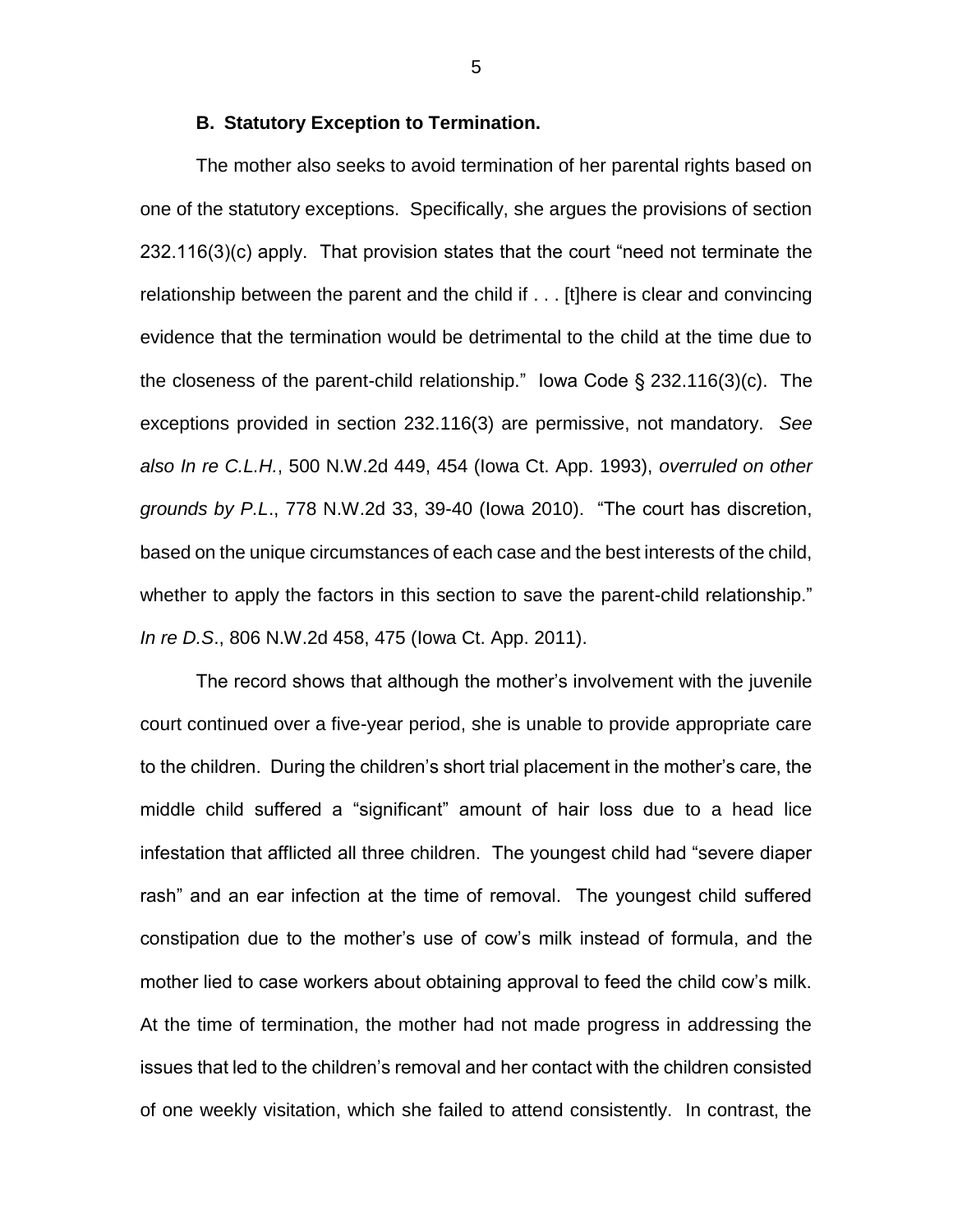children are doing well in their out-of-home placements. The mother testified she is "[a]bsolutely" content with the children's placements, had no concerns about the love the children received in those placements, and agreed that the placements were good for the children. Adoption awaits all three children.

Providing the children with a safe, permanent home is in the children's best interests. *See In re J.E*., 723 N.W.2d 793, 802 (Iowa 2006) (Cady, J., concurring specially) (noting the "defining elements in a child's best interest" are the child's safety and "need for a permanent home"). As our supreme court has noted, "The crucial days of childhood cannot be suspended while parents experiment with ways to face up to their own problems. . . . [Children] will continue to grow, either in bad or unsettled conditions or in the improved and permanent shelter which ideally, at least, follows the conclusion of a juvenile proceeding." *In re A.C.*, 415 N.W.2d 609, 613 (Iowa 1987).Terminating the mother's parental rights will provide the children with the needed permanency that will allow them to continue to flourish. Therefore, we decline to apply the exception to the termination statute set forth in section 232.116(3)(c).

### **C. ICWA requirements.**

Finally, both the mother and the father challenge the sufficiency of the evidence supporting the ICWA requirement that the State prove "the continued custody of the child[ren] by the child[ren]'s parent or Indian custodian is likely to result in serious emotional or physical damage to the child[ren]." Iowa Code § 232B.6(6)(a). The State is required to prove this element by proof beyond a reasonable doubt. *See id.*